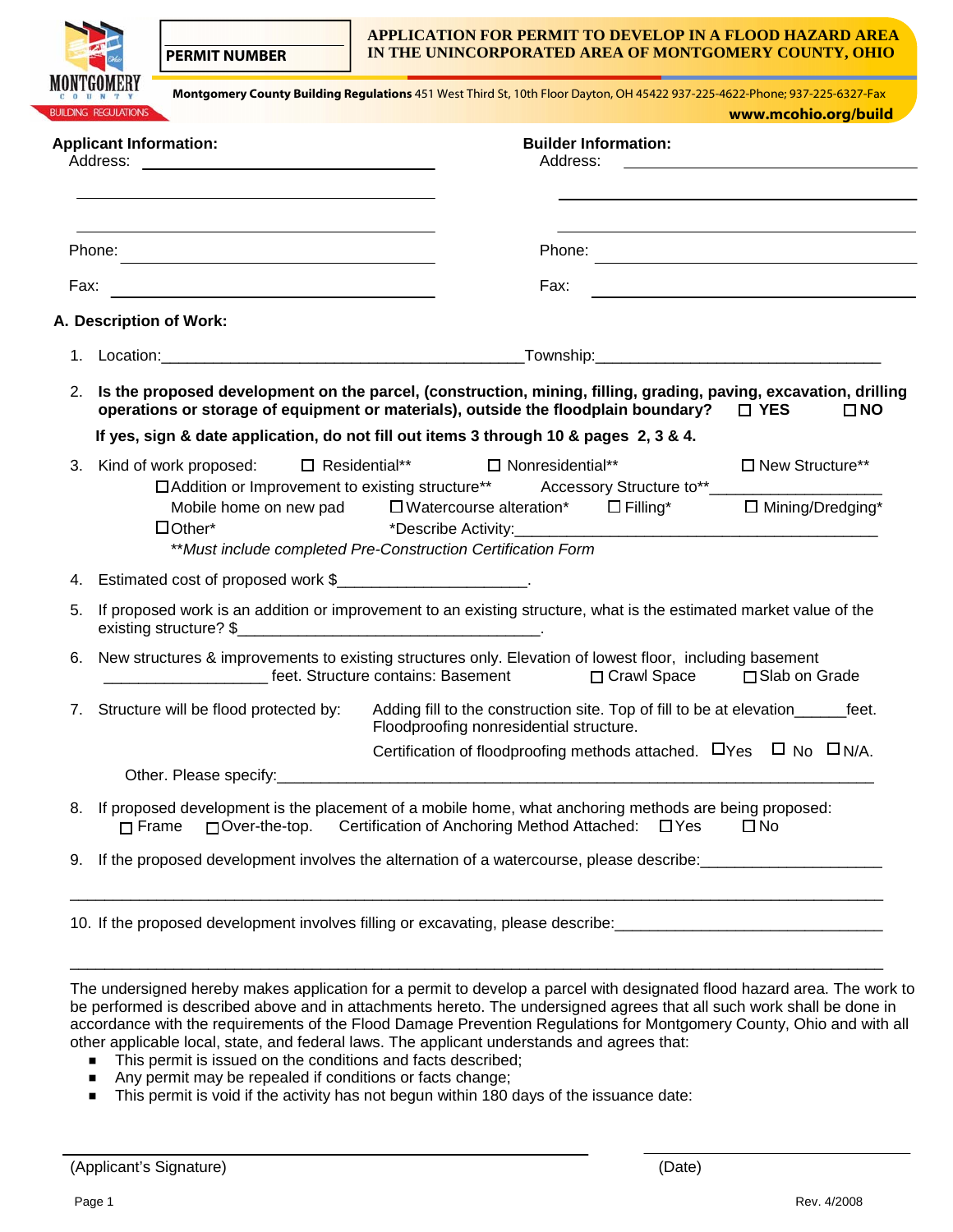## **TO BE COMPLETED BY LOCAL ADMINISTRATOR**



**Montgomery County Building Regulations** 451 West Third St, 10th Floor Dayton, OH 45422 937-225-4622-Phone; 937-225-6327-Fax

### **B. Administrative**

|    | 3. Zone A O (if applicable) depth of flooding __________________________________feet.                                                                                                                                                                                           |                                               |  |            |                                                          |
|----|---------------------------------------------------------------------------------------------------------------------------------------------------------------------------------------------------------------------------------------------------------------------------------|-----------------------------------------------|--|------------|----------------------------------------------------------|
|    | 4. Is any part of the proposed development and/or structure in floodway?                                                                                                                                                                                                        |                                               |  | $\Box$ Yes | $\square$ No                                             |
| 5. | Does the proposed development constitute a substantial improvement, i.e., over 50 percent of the market value of the<br>existing structure (in computing exclude the estimated cost of bringing the structure up to other existing code<br>requirements)? $\Box$ Yes $\Box$ No. |                                               |  |            |                                                          |
| 6. |                                                                                                                                                                                                                                                                                 |                                               |  |            |                                                          |
| 7. | The proposed work: Demonstrates<br>Permit: □ Approved                                                                                                                                                                                                                           | $\Box$ Does not demonstrate<br><b>ODenied</b> |  |            | $\Box$ compliance with applicable flood plain standards. |
|    |                                                                                                                                                                                                                                                                                 |                                               |  |            |                                                          |
|    |                                                                                                                                                                                                                                                                                 |                                               |  |            |                                                          |

(Administrator's Signature) (Date)

(Permit Number)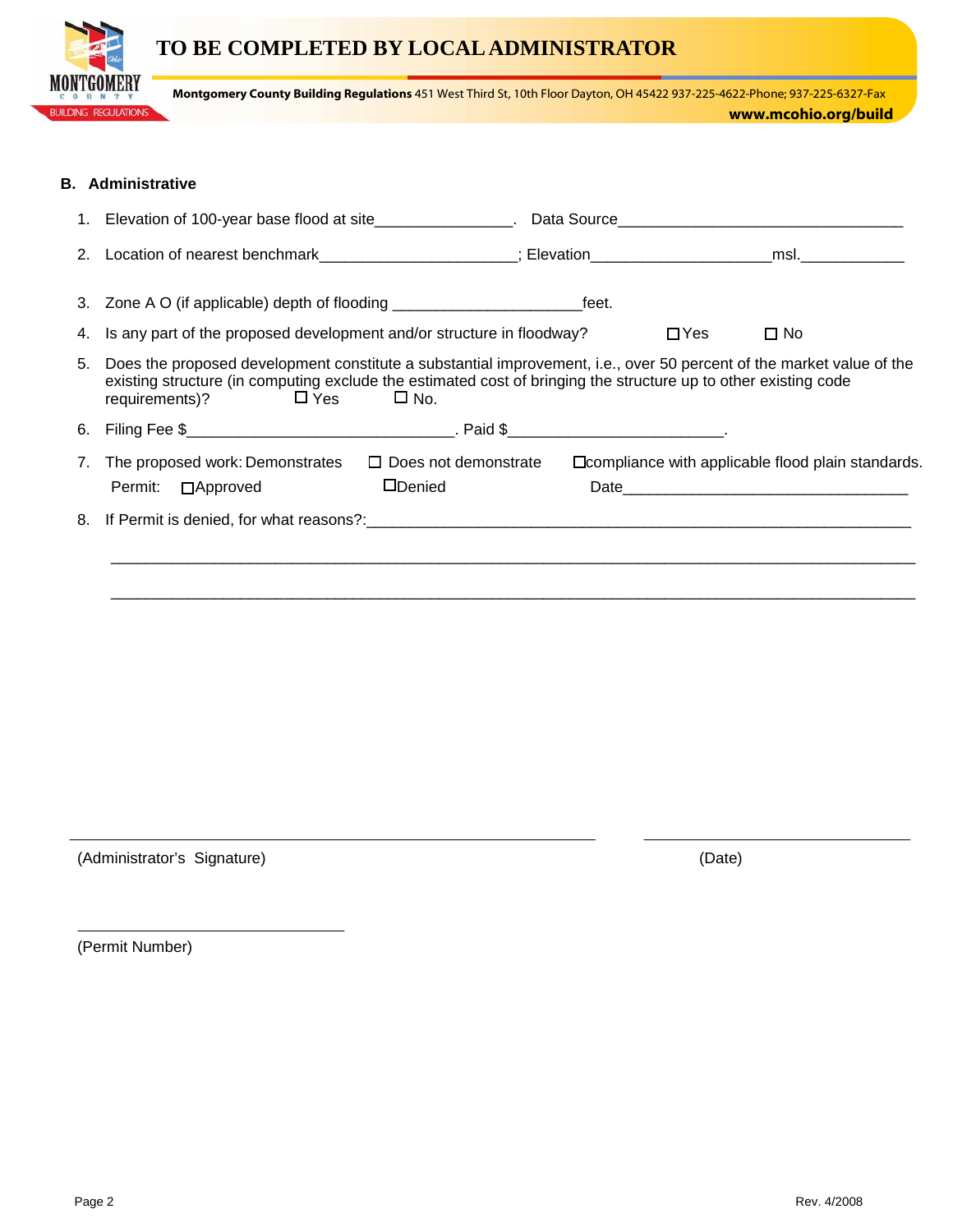

**PERMIT NUMBER** 

# **PRE-CONSTRUCTION CERTIFICATION FORM**

**Montgomery County Building Regulations** 451 West Third St, 10th Floor Dayton, OH 45422 937-225-4622-Phone; 937-225-6327-Fax

**www.mcohio.org/build** 

I, the undersigned, do hereby certify to the following elevations at the referenced structure or is in compliance with the permit requirements of the Flood Damage Prevention Regulations for Montgomery County, Ohio.

| Location of Property                                                                                     |                          |                                                                                                           |
|----------------------------------------------------------------------------------------------------------|--------------------------|-----------------------------------------------------------------------------------------------------------|
| Owner of Property                                                                                        |                          |                                                                                                           |
| Lowest Floor Elevation,<br>Including Basement*                                                           |                          | above m.s.l.                                                                                              |
| COMPLETE ITEM 1 OR ITEM 2 BELOW,<br>AS APPROPRIATE PER FEMA FLOOD<br>PLAIN DESIGNATION FOR THIS PROPERTY |                          |                                                                                                           |
| 1. Base Flood Elevation,<br>For Zone A 1 Through A 30                                                    |                          | above m.s.l.                                                                                              |
| 2. Elevation of Highest Adjacent<br>Natural Grade, for Zone A                                            |                          | above m.s.l.                                                                                              |
| Signature of Surveyor                                                                                    |                          |                                                                                                           |
| Date                                                                                                     | <b>Professional Seal</b> |                                                                                                           |
|                                                                                                          |                          | Proposed floor elevation must be at least 18 inches above the Base Flood Elevation, or must be at least 2 |

\* Proposed floor elevation must be at least 18 inches above the Base Flood Elevation, or must be at least 2 feet above the Highest Adjacent Natural Grade identified on this form, per Section 5, Provisions for Flood Hazard Reduction, in the Montgomery County Floodplain Damage Prevention Regulations.